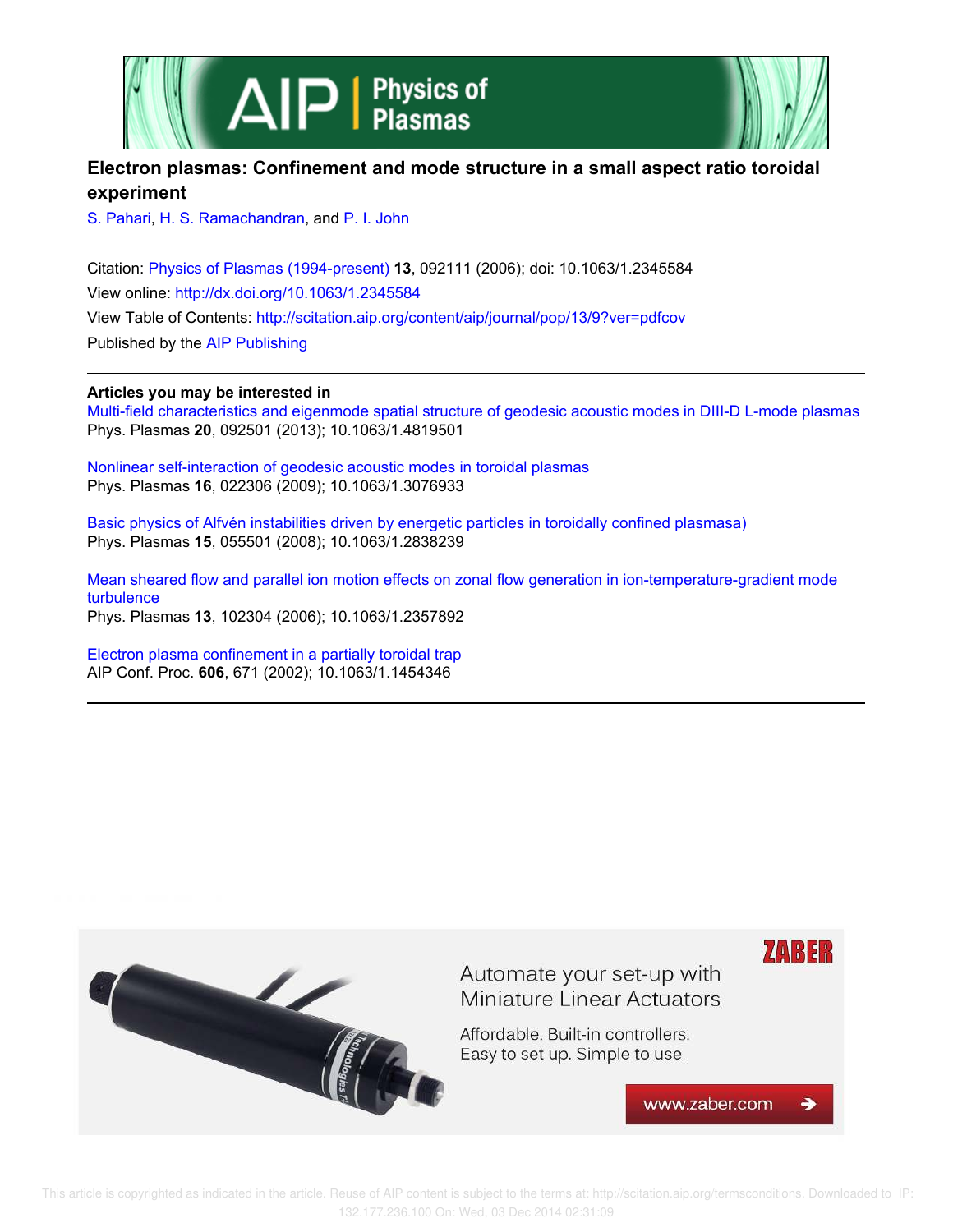# **Electron plasmas: Confinement and mode structure in a small aspect ratio toroidal experiment**

S. Pahari<sup>a)</sup> *Institute for Plasma Research, Bhat, Gandhinagar, 382428, India*

H. S. Ramachandranb) *Indian Institute of Technology, 600 036, Madras, India*

P. I. John

*Institute for Plasma Research, Bhat, Gandhinagar, 382428, India*

(Received 16 February 2006; accepted 24 May 2006; published online 15 September 2006)

Toroidal electron plasmas have remained less explored due to their poor confinement properties. Their equilibrium, stability, and confinement properties are therefore not entirely understood and continue to remain a topic of intense ongoing research. Large aspect-ratio theory suggests poor confinement in toroidal devices can be overcome by the application of a radial electric field; this has been verified successfully in some of the recent experiments. In the present paper, we report the longest confinement time without these external forces. Increasing the toroidicity has helped us to generate these forces intrinsically. To this end, a trap to confine electron plasmas has been created in a small aspect-ratio ( $\approx$  1.6) torus. Electrons after being injected from a thermionic source are seen to remain confined with a purely toroidal magnetic field. The confinement time is far more than known single particle drift time scales. Importantly, it is in the absence of any external electric field, additional rotational transform, and/or magnetic fields, which, although not required, in principle, may appear essential particularly due to their role in improving confinement in some of the recent large aspect-ratio traps. The successful confinement in the small aspect-ratio limit has also led to several interesting observations: the evolution of the confined plasma is marked by an interesting nonlinear (large amplitude), electrostatic wave activity. Coherent, periodic, double peak oscillations result from a low-frequency **EÃB** motion of a toroidal vortex in a plasma that closely leans against the inner wall. As many as 16 highly phase-coherent harmonics with dominant power in  $m=2$ suggest that the mode is not merely a center-of-charge motion. Rather, a strong coupling of modes leads to a novel nonlinear state. The predominant energy is present in the shaping of the electron cloud  $(m=2)$  and not in the displacement of the center of charge  $(m=1)$  seen in large aspect-ratio traps. The absence of any power-law tail suggests absence of any turbulence, at least on time scales longer than the wall-probe resolution (40 ns). The frequency, (around 100 kHz at 200 G) shows an unusual shear in time: it reduces as the mode evolves, but later increases as the mode dies. © *2006 American Institute of Physics*. DOI: 10.1063/1.2345584

# **I. INTRODUCTION**

Magnetized electron plasmas, in cylindrical geometries,<sup>1,2</sup> have excellent confinement properties. Therefore their equilibrium, stability, and mode structures have been extensively investigated. In equilibrium, the electron cloud has a time-independent profile, and undergoes a selfrotation with all the electrons experiencing **EÃB** drift, where E is the self-electric (space-charge) field. These plasmas have revealed the existence of both linear and nonlinear modes that are stable or unstable. Most notable among them and of ubiquitous presence are diocotron modes.<sup>3-9</sup> The diocotron mode in its simplest form is a center-of-charge motion. A displacement of the electron cloud from equilibrium causes an extra induced charge on the wall, resulting in a radial electric field,  $\mathbf{E}_{d}$ . The resulting  $\mathbf{E}_{d} \times \mathbf{B}$  drift of the center of charge about the axis is in the same direction of the

Compared to their cylindrical counterparts, toroidal electron plasmas and their mode structure have so far remained less explored due to their poor confinement properties. The toroidal single-particle drifts, namely  $\nabla B$  and curvature drifts, appear to constrain their confinement, just as they do in the case of toroidal neutral plasmas. The latter, it may be recalled, requires a complex combination of toroidal, poloidal and vertical magnetic  $(B)$  fields for their confinement. Equilibrium theory<sup>10</sup> of toroidal electron plasmas, however, predicts that poloidal fields are not essential, since, in the presence of a toroidal *B* field, the  $E \times B$  motion arising from the space-charge **E** field acts as an effective rotational transform. But a few earlier experiments, on these principles, had resulted in the maximum confinement of barely hundreds of

1070-664X/2006/13(9)/092111/12/\$23.00

equilibrium drift, though slower. This linear (small amplitude) diocotron mode is a flute mode  $(k_z=0)$  and has an azimuthal mode number,  $m=1$ . Nonlinear versions as well as higher mode numbers have also been identified in cylindrical traps and either occur naturally or are externally launched.

a)Electronic mail: sambaran@ipr.res.in

<sup>&</sup>lt;sup>b)</sup>Electronic mail: hsr@tenet.res.in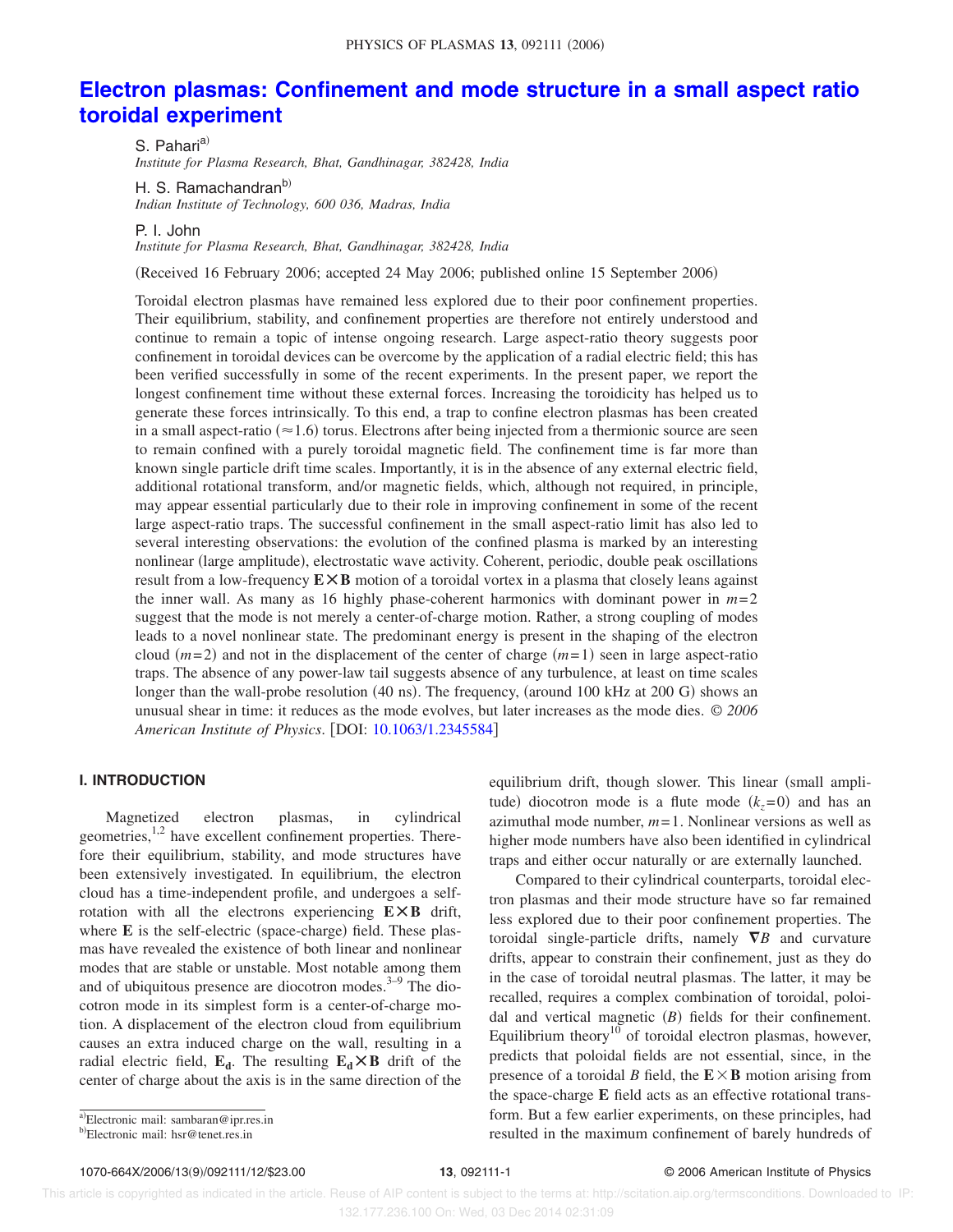$\mu$ s.<sup>11–16</sup> Later, theoretical predictions for large aspect-ratio toroids led to the requirement of additional external forces to counteract the forces of self-repulsion and diamagnetism present in these plasmas.<sup>17</sup> A radial external electric field was therefore proposed, analogous to the vertical magnetic field required for the magnetohydrodynamics equilibrium of neutral plasmas. Renewed interest in these plasmas has led to several experiments in recent times, $18-20$  where a radial electric field ( $\mathbf{E}_{ext}$ ) has been considered essential and externally imposed. The application of an external electric field by Stoneking *et al.*,<sup>18</sup> has led to confinement up to 2 ms. Additional feedback damping of the poloidal  $E \times B$  drift has led to further improvement up to  $18 \text{ ms.}^{19}$ In a different set of experiments, Saitoh *et al.*<sup>20</sup> have shown confinement up to 100 ms. Here, in addition to an external electric field a dipole magnetic field has been applied. In the absence of  $E_{\text{ext}}$ , while Stoneking *et al.* reports no confinement, Saitoh *et al.* reports a short confinement time of about 10  $\mu$ s. The key, it appears therefore, is the external electric field that has led to successful confinement in these traps in conformity with the theoretical predictions. Improved confinement has also led to observations of low frequency oscillations in these traps. These have been related to the *m*=1 diocotron modes observed in cylindrical geometries and have been used for total charge *Q*- measurements, with the frequency of the oscillations given by  $f = Q(8\pi^3 Ra^2 B)$ , (*R* being the major radius, *a* the minor radius, and  $B$  the magnetic field at  $R$ ). Given the large aspect ratio of these traps it is not surprising that the characteristics reported so far  $(e.g., the mode number, the nonlinear$ shift in frequency, etc.<sup>19</sup>) appear largely similar to those present in cylindrical *(infinite* aspect-ratio) devices.<sup>5</sup>

While confinement in large aspect-ratio toroidal traps have gained ground, the mode structure and evolution of electron plasmas in the limit of small aspect-ratio, although equally interesting, continue to remain a less explored regime of significant fundamental interest. With increase in toroidicity the difference between the inner and outer wall area increases, leading to stronger induced electric fields on the walls. This can have interesting consequences for confinement and evolution. Spatial inhomogeneity in **B** breaks down the incompressible nature of fluid and in tight aspectratio toroids, these effects can get more pronounced due to strong gradients in **B**. A coupling of modes can also be expected. Overall, the theoretical approximations that relate the large aspect-ratio toroidal geometries to cylindrical geometries are no more expected to be valid in the limit of a small aspect ratio.

The results presented in this paper are from a SMall Aspect Ratio Toroidal EXperiment in a C-shaped trap (SMARTEX-C) with  $\varepsilon = R_0/a \sim 1.6$  ( $\varepsilon$  = aspect ratio,  $R_0$ =major radius, *a*=minor radius). Electrons after being injected thermionically along the field lines are confined between two negatively biased grids placed poloidally at two toroidal locations, 300° apart; the broken toroidal symmetry gives the trap a C shape as in Refs. 18 and 19. Radial confinement is via a (pulsed) toroidal magnetic field. SMARTEX-C employs an injection-hold-dump mechanism along the field lines, *a la* cylindrical traps. Wall probes, mounted flush with the walls, are capacitively coupled to the plasma and are used to measure image currents. The information carried by these induced currents is interpreted through an appropriate model to provide information on the plasma activity. A charge collector provides additional useful information about the total charge content and its time evolution. Experiments in SMARTEX-C indicate that toroidal electron plasmas, in the limit of strong toroidicity, have intrinsic confinement properties and a unique mode structure. Successful confinement, for several hundred diocotron oscillations without any external electric field, has been demonstrated for the first time. Confinement in SMARTEX-C has also led to investigations of toroidal electrostatic flute modes that result from a low-frequency  $E \times B$  motion of a coherent object. Several interesting features are seen that set the mode apart from conventional diocotron modes. The mode is not merely a center-of-charge motion. Rather, a strong coupling of modes leads to a novel, nonlinear state with an interesting mode structure. Among other things, it turns out that *m*=2 is the dominant mode in SMARTEX-C, as opposed to *m*=1 seen in conventional, large aspect-atio machines. Also, the time evolution is marked by a nonmonotonic shear in frequency, hitherto unseen in linear or large aspect-ratio machines.

The SMARTEX-C setup and diagnostics have been described in Sec. II. The mode and its features have been presented in Sec. III. The confinement properties have been discussed in Sec. IV. Vortex dynamics has been modeled to obtain the time evolution of a vortex charge; this is discussed and compared with the total charge evolution in the plasma in Sec. V. The spectral analysis of the mode, including the power spectrum and frequency evolution is presented in Sec. VI. We conclude the paper with a discussion on the experimental findings in Sec. VII.

# **II. EXPERIMENTAL SETUP**

The experiments in SMARTEX-C have been carried out at the Institute for Plasma Research (IPR), Gandhinagar, India, and are a continuation of earlier small aspect-ratio experiments at IPR, referred in Refs. 13–16. The earlier set of experiments were performed in a similar but toroidally continuous device (SMARTEX-T); fuelling of the plasma was achieved through cross-field injection. In SMARTEX-C the toroidal symmetry has been broken to allow injection along the magnetic field lines. Langmuir Probes of SMARTEX-T have been replaced with newer and improved diagnostics. The vacuum, instrumentation and data acquisition have also been suitably upgraded. SMARTEX-C is therefore an improved and modified version of SMARTEX-T.

#### **A. Design of trap**

The SMARTEX-C device is shown in Fig. 1. The plasma chamber is a torus with a rectangular cross section. The inner radius of the vacuum chamber is 2.5 cm. A second inner wall is placed at a radius of 5 cm and acts as the inner wall for the plasma. The outer wall is at 22 cm. This yields an aspect ratio  $(=R_0/a)$  of 1.6, with  $R_0$  (major radius) =13.5 cm and *a*  $(\text{minor radius}) = 8.5 \text{ cm}$ . The chamber is 32 cm in height. It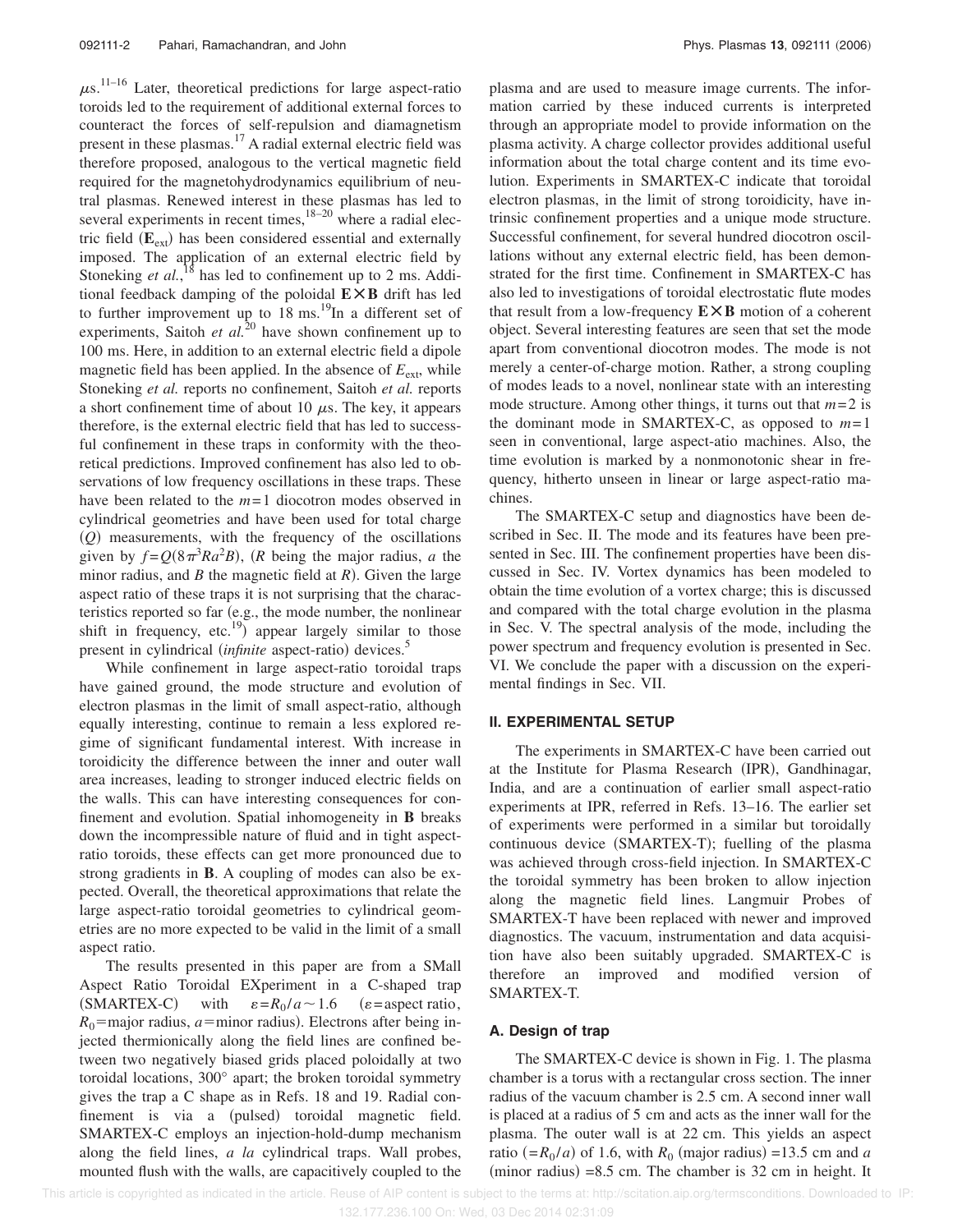

FIG. 1. SMARTEX-C Trap: a three-dimensional (3-D) diagram showing the locations of the Filament, the Injector Grid, and Collector Grid.

is maintained in ultrahigh vacuum conditions  $\leq 10^{-7}$  Torr. A single circular tungsten filament loop of diameter 10 cm is placed on a poloidal cross section. The filament emits electrons thermionically when a current of approximately 18 A is passed through it. It is biased to 330 V negative with respect to ground. A grid (injector) placed in front of the filament is biased initially to −400 V, 70 V more negative than the filament. Another grid (collector) placed behind the filament in the poloidal cross section, is also biased to −400 *V*. The toroidal symmetry is thus broken. The trapping parameters are shown in Fig. 2. A toroidal magnetic field is established in the chamber by pulsing a current through a 28 turn coil. The pulsed magnetic field has an overall duration of about 4.5 ms and a flat top of roughly 1 ms. As the *B* field reaches its flat top, the injector grid is pulsed to  $0 \text{ V } (+330 \text{ V})$ with respect to filament) for 60  $\mu$ s. Electrons are thereby injected along the field lines. Thereafter the grid reverts back to −400 V, ensuring no further fueling. The injected electrons are now trapped toroidally between the negatively biased injector grid and collector grid. Radial confinement is achieved through the toroidal magnetic field.

The rise time of the injector grid is about 30 ns and the fall time is within 100 ns. These times are well below the **EÃB** times, but the fall time is comparable to the Trivelpiece-Gould transit time<sup>21</sup> for the device. The relatively slow fall time is not important since the filament remains on, and the situation is analogous to the appearance of a barrier between two regions of a magnetic bottle that are already in equilibrium with each other.

All biases, pulse widths, and delays that define the magnetic field, injector-grid bias and collector-grid bias traces can be suitably varied and synchronized electronically by means of a trigger circuit. The trap therefore is similar to a Penning-Malmberg trap<sup>1,2</sup> or toroidal C-trap<sup>18</sup> but retains strong toroidal features.

#### **B. Diagnostics**

Capacitive probes and a charge-collector have so far been the mainstay of SMARTEX-C.



FIG. 2. Injection and Trapping parameters: The Injection pulse:  $\sim$ 345 V with respect to the Filament, applied on the Injector Grid for 60  $\mu$ s, after a delay of  $\sim$ 1.5 ms after the *B* field is triggered.

#### **1. Capacitive probes**

Capacitive probes<sup>22</sup> are disk probes, 4.6 cm in diameter, mounted flush with the walls of the device. These probes appear as part of the wall, but are insulated from the rest of the wall. A single wall probe is placed at midplane on the inner wall at 120° toroidally. Five wall probes are placed, 5.4 cm apart, on the inner wall at 240° . A probe has also been placed on the outer wall at 240°. All probes are identical in design and grounded through a 1 K $\Omega$  resistor. As they are capacitively coupled to the plasma, induced charges flow to and fro and the resulting currents are measured. These currents can be interpreted to obtain information about the evolution of the plasma. An appropriate model, consistent with the complex plasma dynamics, has been developed to interpret the wall-probe currents and estimate the charge content in the vortex. The wall probes therefore serve as a useful non-invasive diagnostic.

#### **2. Charge collector**

Total charge measurements in the plasma have been carried out using the collector grid. The grid can be pulsed to ground at any instant (with a rise time of 50 ns) to dump the electrons (dump studies). The resulting current from the collector to the ground is measured with a Current Transformer and integrated to obtain the charge held in the trap at the instant of dump. Such charge measurements pose several challenges due to complexities of the trap. A small aspect ratio and inward shifted equilibrium cause fast transit times to the collector. Charges are of the order of nano-Coulombs, as such plasmas are tenuous. The presence of strong pickups due to capacitive coupling of the collector and the grounded vessel further complicates the measurements. Thus a charge collector with high sensitivity, fast response time, and appropriate shielding was designed to reliably obtain the timeresolved information of the total charge content in the plasma (*Q* total).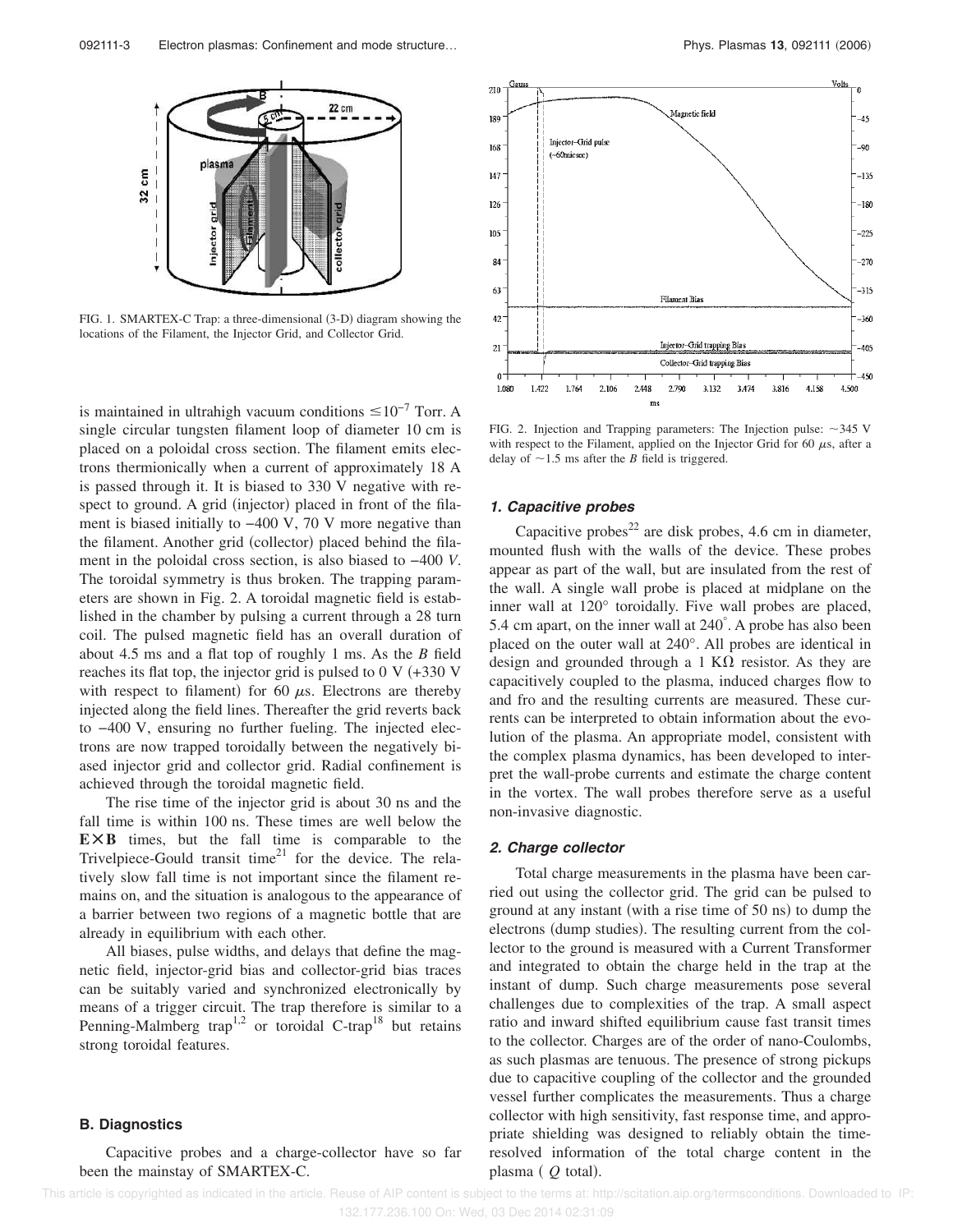

FIG. 3. Voltage oscillations as seen across a 1 K resistor on a capacitive probe, mounted on the midplane at 120° from the source. Also shown is the *B* field  $\sim$  200 G. The Inset shows a close-up of the oscillations.

Further details of the trap and the design of the charge collector are being deferred for another appropriate journal.

# **III. MODE AND ITS FEATURES**

Earlier experiments have shown that the natural equilibrium of the plasma in a tight aspect-ratio device takes the form of a D-shaped plasma hugging the inner wall. $^{13,14}$  Our injector (filament) is, however, mounted along the minor axis. Injection takes place along the field lines and the initial plasma is localized to the cross-sectional presence of the circular injecting filament and corresponds to a hollow cylinder. As the voltage on the injector grid is brought back to −410 V, injection stops. The plasma is now toroidally trapped between the injector grid and the collector grid and evolves via cross-field flows. As the perpendicular rearrangement convects the cylinder, wall probes on the inner and outer walls of the trap pick up long lasting electrostatic oscillations.

#### **A. Basic features**

Figure 3 shows a typical plasma shot. The curve at the top of the figure shows the time evolution of the magnetic field. The other curve is the signal picked up by one of the inner-wall probes placed on the midplane at 240° from the injector grid. The early noisy portion of 60  $\mu$ s corresponds to the injection period. Once injection is turned off, extremely coherent, periodic oscillations appear that gradually grow in amplitude and then decay, lasting right into the decay phase of the magnetic field. This wall probe signature is seen over a wide range of pressures and magnetic fields.

A closer look [Fig. 3 (inset)] shows that the oscillations are extremely coherent, periodic and have two alternating cycles with different peak amplitudes in a single period. The period, roughly seen to be  $\sim$  10  $\mu$ s, slowly drifts in time. The peaks in every oscillation represent the peak instantaneous currents induced on the wall probe. These peaks, traced together, give the time evolution of the amplitude of the mode. Also, the inverse of the time instances of occurrence of these



FIG. 4. The amplitude envelope of the mode is obtained from the peakinstantaneous currents of the oscillations. The inverse of the time instances of these peaks gives the frequency of the mode.

peaks gives a rough estimate of the frequency. The time evolution of the amplitude and frequency so obtained are shown for a typical evolution in Fig. 4.

The wall probes are capacitively coupled to the plasma; the oscillations on the probes therefore represent electrostatic wave activity. To prove that the oscillations are not an artifact or noise, a 50 ns pulse on the collector grid, after about 250  $\mu$ s of confinement, is used to dump the plasma. This causes the electrons to flow out along the field lines onto the grounded collector. The mode is seen to get killed (Fig. 5) with this pulse, clearly affirming that the oscillations are indeed due to plasma activity.





 This article is copyrighted as indicated in the article. Reuse of AIP content is subject to the terms at: http://scitation.aip.org/termsconditions. Downloaded to IP: 132.177.236.100 On: Wed, 03 Dec 2014 02:31:09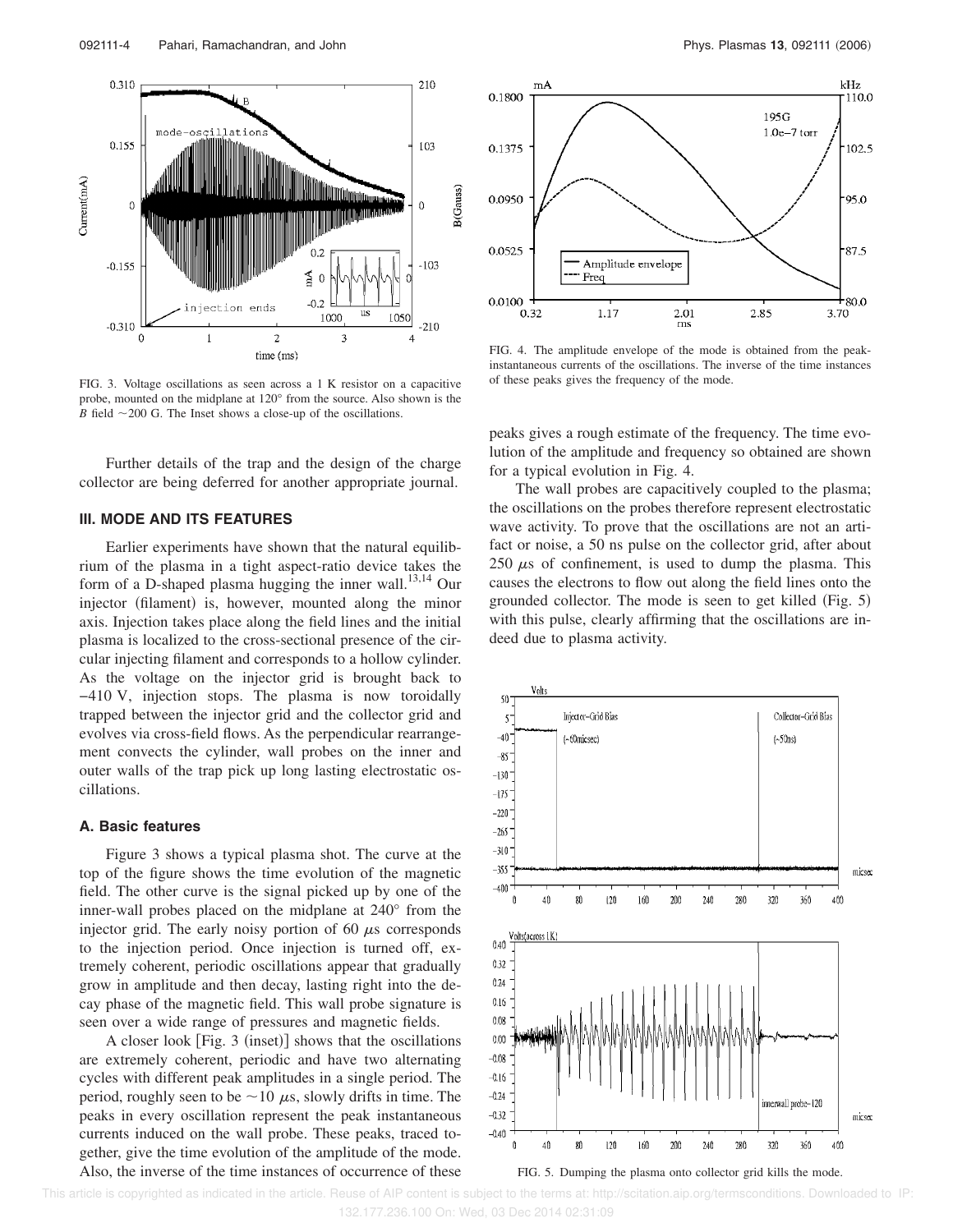

FIG. 6. (a) Oscillations on Toroidally placed probes (on the midplane) on the inner wall at  $120^{\circ}$  and  $240^{\circ}$ ; (b) cross-correlation of the same.

#### **B.**  $k_{\perp}$  mode

The mode structure of these oscillations is investigated, through the simultaneous acquisition of signals from wall probes placed at different toroidal and poloidal locations, on the inner and outer walls of the trap. Two toroidally separated probes (120° and 240°) register equally large signals that are synchronous [Fig.  $6(a)$ ]. Cross-correlation of these wall probe signals also confirms that  $k_{\parallel} = 0$  [Fig. 6(b)]. On the other hand, Fig.  $7(a)$  shows a time delay between oscillations on four adjacent poloidal probes placed inboard, 5.4 cm apart. Correlating the traces from the poloidal probes shows that the vortex is traveling from top to bottom near the inner wall, consistent with the *B* field direction. Simultaneous measurements made with probes on the inner and outer wall (on the midplane) show a phase difference of  $180^\circ$  [Fig. 7(b)]. All these suggest that the wave activity that dominates the post-injection period is strongly flute-like in nature. The sharp oscillations indicate a coherent structure sweeping past the wall probe. That is, the zeroth order **E** resulting from



FIG. 7. (a) Mode seen by poloidal probes on the inner wall at 240°; probe1, probe2: above the midplane, probe3: on the midplane, probe4: below the midplane. (b) The mode seen by probes placed on the inner and outer wall (at the midplane) (the outer-wall probe signal is scaled by 10, for clarity).

the image charges on the inner wall crossed with (a nonuniform) **B** results in the low-frequency poloidal motion, which is picked up by the wall probes as periodic oscillations.

#### **C. "Double-peak" oscillations**

The  $k_1$  nature of the observations do confirm that the mode is  $E \times B$  drift phenomena of a toroidal vortex, like the well-known diocotron mode observations in linear machines. However, the oscillations are marked by several other interesting signatures.

Compared to inboard probes, an outer wall probe signal is weaker by a factor  $\approx$  50 [Fig. 7(b)]. This implies an inward shift in the position of the cloud. This is consistent with earlier observations of a D-shaped plasma closely hugging the inner wall in small aspect-ratio machines. Interestingly, a single oscillation, representing one complete poloidal rotation, is seen to consist of two alternating cycles (see Fig. 3-inset). We believe that the double peak in the oscillations results from an elliptical trajectory of the vortex.

The inward shift of the cloud together with a rectangular cross section of the device would allow the trajectory to become elliptical or D-shaped (in the poloidal plane). To present this idea in greater detail, a qualitative schematic is shown in Fig. 8. A single oscillation seen by a capacitive probe on the midplane is shown [Fig. 8(a)]; alongside the plasma is represented by contours with a toroidal vortex [Fig. 8(b)]. In an elliptic trajectory close to the inner wall, it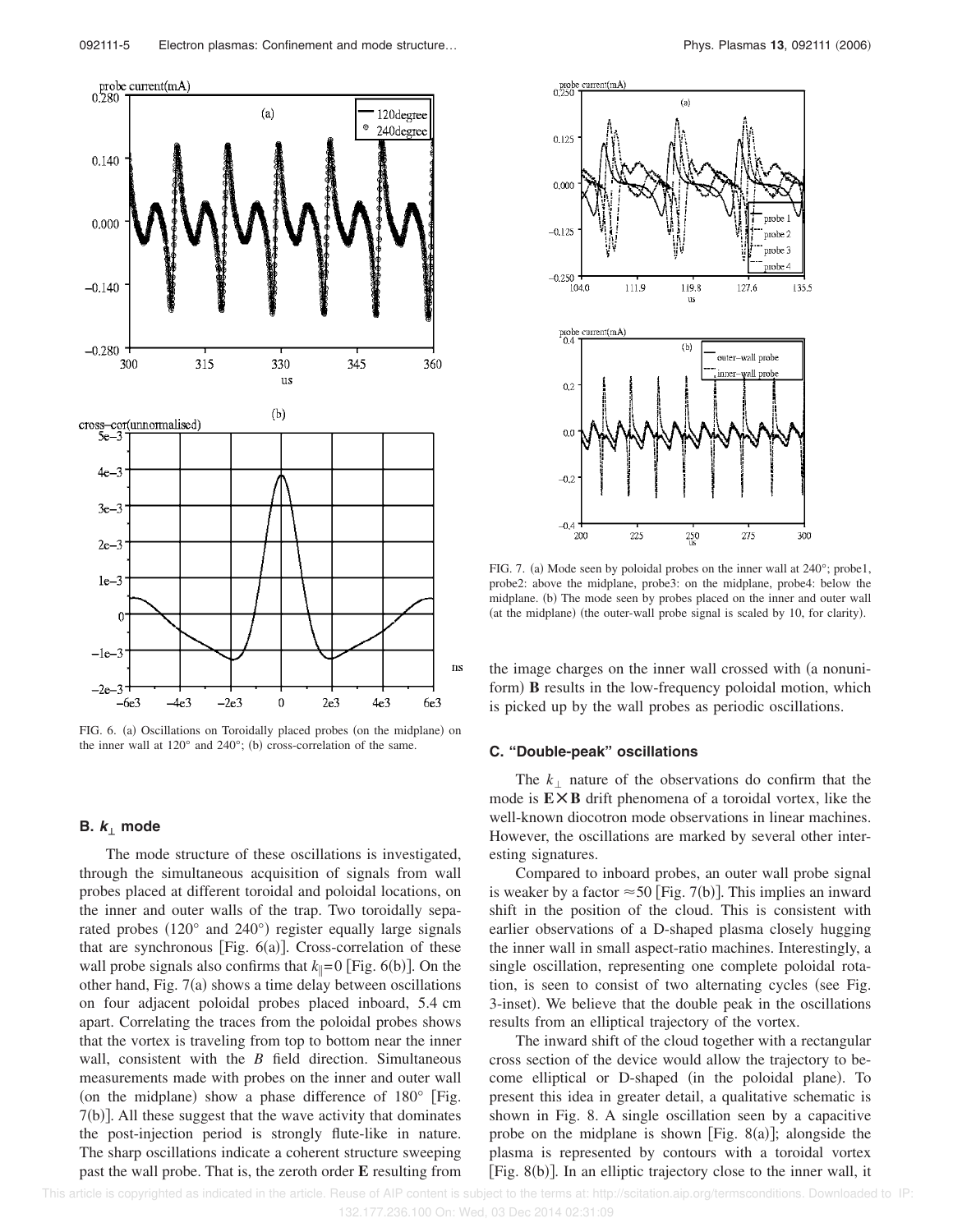

FIG. 8. A schematic showing a single period of oscillation resulting from one azimuthal drift, (a) a single period of oscillation, (b) the plasma profile depicted in the poloidal cross section.

is evident from the schematic that the coherent object induces similar currents in the wall probe twice—once during its passage along the inner wall past the probe and again during its return passage when it drifts through the same *z* locations. The transit past the wall probe (on its way down) is represented by the large oscillating current signal represented as  $A$ – $E$  in Fig. 8(a). As the vortex comes closer to the probe  $(A-C)$  the induced charges flow into the wall-probe from ground, producing a negative current. As it moves away  $(C-E)$ , a positive current is produced. This repeats itself, on the return path *E–A*, resulting in the second, weaker oscillating signal. The amplitude is weaker since the structure, during the return path, is farther away and hence the strength of the induced current is smaller due to less capacitive coupling and less induced electric field normal to the probe. In effect, there are four points in the D-shaped orbit where the distances from the probe to the point go through extrema, giving rise to two maxima (and two minima) and therefore two alternating cycles. These are points when the velocity vector will be perpendicular to the line joining the probe to the point. In contrast, for a circular motion, as seen in linear machines, the signal is roughly inversely proportional to the distance from the probe to the density peak and this distance has a single minimum and a single maximum, i.e., a single alternating cycle. The latter has been reported from weakly toroidal systems $^{19}$  too.

The traces from the probes that are 5.4 cm above and below the midplane are roughly mirror reflections about the midplane. However, the part of the signal that marks the return path of the vortex  $(E-A \text{ in Fig. 8})$  is seen to be quite different on different poloidal probes [Fig.  $7(a)$ ]. This is expected as a convective vortical object in a toroidal (inhomogeneous) B field, is squeezed as it  $E \times B$  drifts to near the inner wall, and spreads out as it drifts away. Its spatial extent and shape is therefore a function of its radial position, which, in turn, is a function of the orbital $(z)$  position during the return path (for a D-shaped plasma).

#### **D. Velocity of vortex**

A cross-correlation analysis of poloidal probe signals brings to the forefront another feature: a fast movement near the inner wall is followed by a slower movement away from it. When traces from adjacent poloidal probes are correlated with each other [Figs.  $9(a) - 9(d)$ ], it is found that delays of between 700 and 900 ns are required to bring the steep portion of the traces into coincidence. This corresponds to a velocity of  $6 \times 10^4$  to  $8 \times 10^4$  m/s. However, delays of 1400 to 1800 ns are required to bring the smaller peaks into coincidence, corresponding to speeds of  $3 \times 10^4$  to  $4 \times 10^4$  m/s. The structure therefore is seen to move far more slowly on its return trip, *E–A*, than along its passage along the inner wall.

Since the distance between neighboring probes is known  $(5.4 \text{ cm})$ , the velocity near the inner wall at any instant can also be estimated from the time taken by the vortex to travel between two probes. The latter is known from the time interval between the corresponding peaks on neighboring probes. The time evolution of velocity so obtained is plotted in Fig. 10 for different *B*. Interestingly, the vortex motion always saturates with a maximum poloidal drift velocity of 70 km/s near the inner wall, irrespective of *B*. The transit velocities are also found to be almost constant between all adjacent inner-wall probes. This is the justification for drawing the region  $A$ – $E$  in Fig. 8(b) as a straight line.] An alternate means of computing the velocity of the vortex is to measure the time between peaks "B" and "D." At "B," the bottom of the structure is level with the top of the probe and at "D" its top is level with the bottom of the probe. This calculation yields the same velocity mentioned above. What this also means is that the size of the coherent object is smaller compared to the probe's diameter, which is 4.6 cm.

#### **IV. CONFINEMENT OF PLASMA**

The presence of large amplitude electrostatic modes permits us to put a lower bound on plasma lifetime. At pressures  $\approx 8 \times 10^{-8}$  Torr the plasma appears to last for around 400 diocotron oscillations and the lifetime is seen to extend well past 3 ms (Fig. 3). Collisional effects at higher pressures degrade the confinement. It has been further observed that the interior of the plasma chamber must have no symmetrybreaking elements, such as mechanical design imperfections or even Langmuir probes. They greatly degrade the plasma lifetime and affect the modes.

The confinement time increases further with lower pressures and/or higher magnetic fields. However, with the present magnetic field limited to a flat top of  $\sim$  1 ms, it is not possible presently to quote an accurate lifetime of the plasma, as it rather seems to get affected by the limited duration of the pulsed magnetic field. But when compared to the maximum possible time scales due to single-particle toroidal drifts ( $\sim$ 400  $\mu$ s for *B*=200 G and minimum assumed  $T_e$ =1 eV), the observed confinement time is much longer. This confirms that the plasma is indeed contained by strong collective effects.

Importantly, this confinement is in the absence of any external electric field. From the velocity computed in Sec.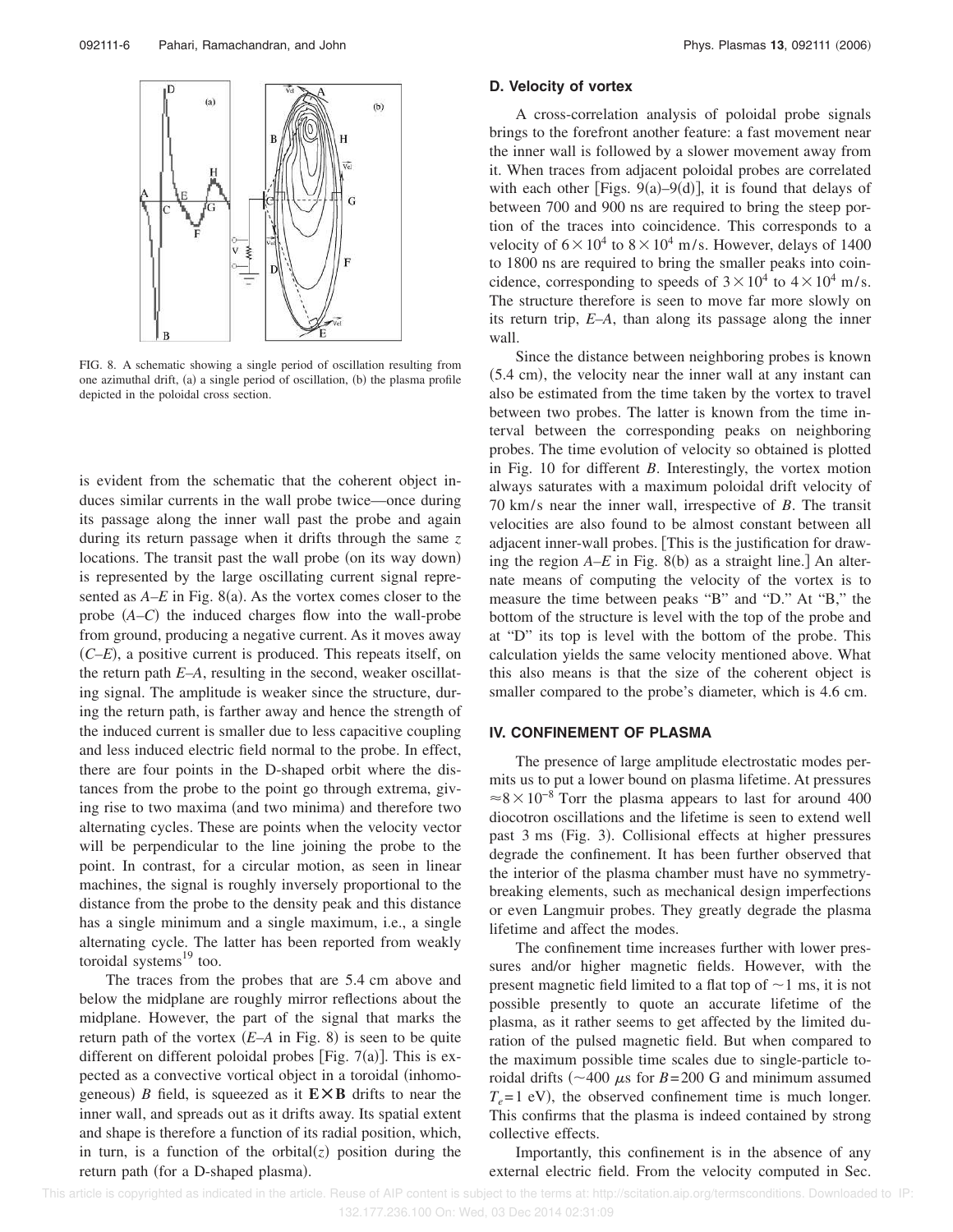

FIG. 9. (a) Cross-correlation of two signals from poloidal probes; (b) probe signals shown over approximately one oscillation period; (c) big peaks (movement near inner wall) synchronize when shifted by 800 ns; (d) small peaks (movement near outer wall) synchronize when shifted by 1800 ns.

III D and *B* (on the inner wall) known ( $\approx$ 440 G), an electric field of 3 kV/m is estimated on the inner wall. This field is generated self-consistently due to the image charges. So, in the limit of a small aspect ratio, the intrinsic electric fields can be substantially strong, enough to support the plasma without any  $E_{\text{ext}}$ .



FIG. 10. Time evolution of the vortex velocity (near inner wall) computed from the poloidal probe signals.

The long-lasting confinement is independently confirmed from the dump studies that gives the time evolution of the total charge,  $Q_{total}$ , in the plasma. This has been discussed next.

# **V. CHARGE ESTIMATION**

The evolution of  $Q_{total}$ , as obtained from dumps onto the charge collector, has been shown in Fig. 11 (bold line). The total charge rapidly decays in the first 10  $\mu$ s (Fig. 11-inset). During this period half the charge is thrown out and  $Q_{total}$ drops from  $\approx 8$  to 4 nC. Thereafter, it decays slowly, with the plasma lasting well past 3 ms. For comparison, the time evolution of vortex charge  $(Q_{\text{vortex}})$ , as estimated from the wall probes (for similar conditions), have also been shown in Fig. 11 (dotted lines).

Here  $Q_{\text{vortex}}$  is obtained from the wall probe data by means of the following analysis. The wall probe data has indicated a flute like structure. We therefore view the object as a charge ring. However, as it is toroidally confined by barrier potentials, the toroidal ring is not a full ring. The flute

 This article is copyrighted as indicated in the article. Reuse of AIP content is subject to the terms at: http://scitation.aip.org/termsconditions. Downloaded to IP: 132.177.236.100 On: Wed, 03 Dec 2014 02:31:09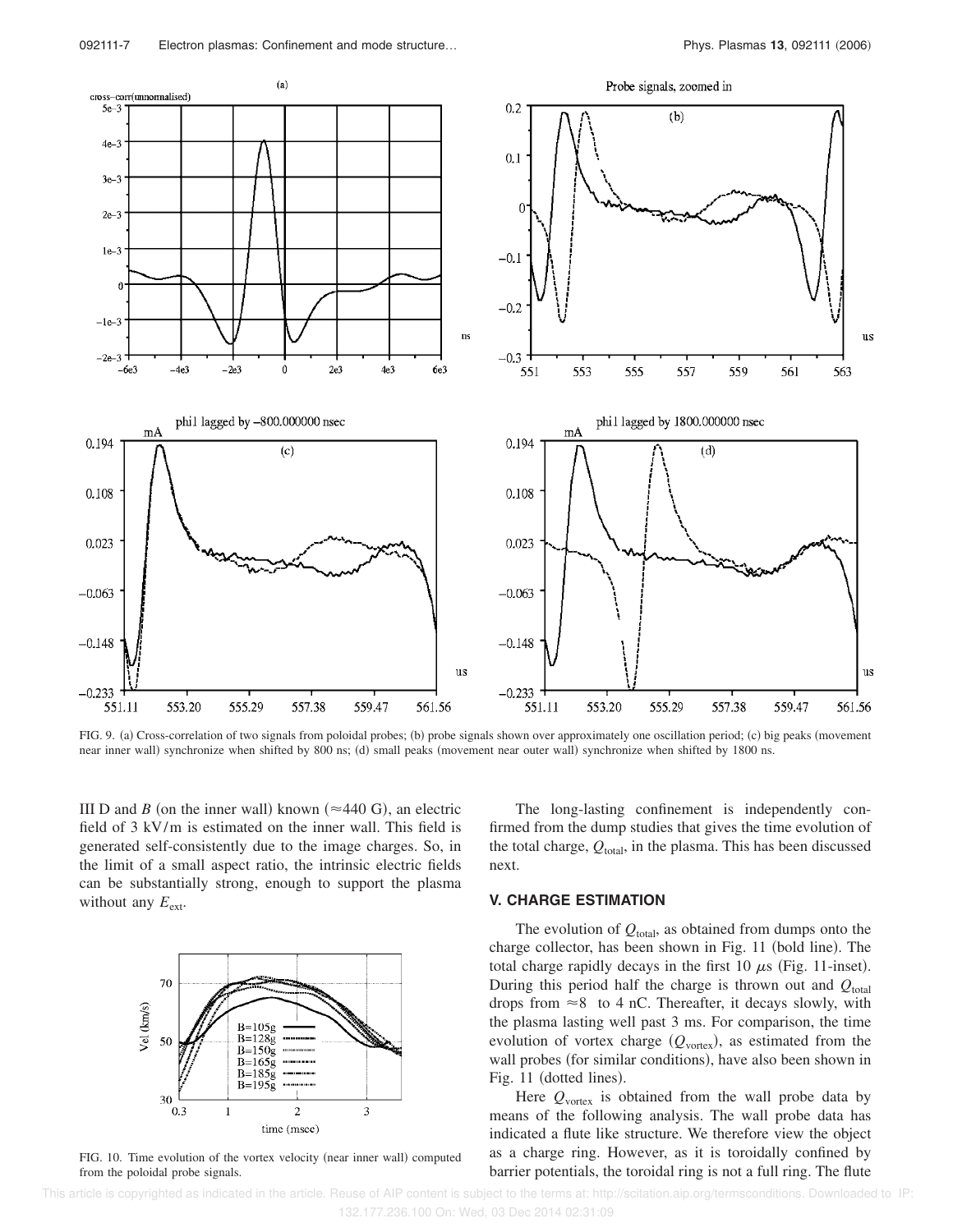

FIG. 11. Time evolution of vortex charge through the wall probe measurements  $(Q_{\text{vortex}})$  and total charge through dump studies  $(Q_{\text{total}})$ . Both curves correspond to a magnetic field of 200 G. Inset: the time evolution of  $Q_{total}$  in the first 10  $\mu$ s.

nature of the signals, however, permits us to assume  $\theta$  independence. Second, poloidally spaced wall probes pick up signals that are delayed by a constant amount, which is interpreted to mean that the structure moves with constant velocity near the inner wall. Third, the extremely sharp rise in the wall probe signal, coupled with delay, indicates that the plasma extent is at most the size of the probes themselves. For example, Fig.  $7(a)$  shows that the currents in the next and previous probes are substantially down at the time that it peaks in a particular wall probe. This could only be the case if the plasma extent was smaller than inter probe distances  $(\sim 5 \text{ cm})$ . All the above allow us to view the object as a vortex ring that is  $\theta$  independent and executing D-shaped excursions in *r*−*z*.

Since the vortex is so close to the inner wall, almost all the induced wall charge is on the inner wall, and it too is a ring that moves in step with the vortex. As the vortex sweeps past a wall probe, the induced charge wave also sweeps past the same probe. In fact, the charge on the wall probe at any instant is nothing but the integration over the probe area of this induced charge wave. Thus, we may write

$$
Q_p(t) = \int_{\theta_1}^{\theta_2} \int_{z_1(\theta)}^{z_2(\theta)} \sigma_W(z, t) a \, dz \, d\theta,\tag{1}
$$

where the integral is over the probe surface,  $\sigma_W$  is the surface charge density of the induced charge wave, and  $Q<sub>P</sub>$  is the total induced charge on the wall probe. Since almost all of the induced charge is on the inner wall, at each time *t*,

$$
2\pi a \int_{z_{\min}}^{z_{\max}} \sigma_W(z, t) dz \approx Q,
$$
 (2)

where *Q* is the charge induced on the inner wall, *a* is the radius of the inner wall, and  $z_{min}$  and  $z_{max}$  are well below and well above the probes. As the vortex sweeps past the probe, it also changes shape. However, the very sharp peaks imply that whatever the shape changes, the vortex remains sharply localized and translates with uniform velocity in *z*. Thus, the image charges are well modeled, as fixed in shape; additionally they have been observed to move with constant velocity,  $v_0$  (Sec. III D). This makes  $\sigma_W$  translation invariant, i.e.,

$$
2\pi a \int_{z_{\min}}^{z_{\max}} \sigma_W(z - v_0 t, 0) dz = 2\pi a v_0 \int_{t_1}^{t_2} \sigma_W(z_0 - v_0 t, 0) dt \approx Q.
$$
\n(3)

Thus, integrating over the time that the charge ring sweeps down from the top to the bottom of the inner wall, we get [using Eqs.  $(1)$  and  $(3)$ ],

$$
\int_{t_1}^{t_2} Q_P dt = \int_{\theta_1}^{\theta_2} \int_{z_1(\theta)}^{z_2(\theta)} \int_{t_1}^{t_2} \sigma_W(z, t) dt \, a \, dz \, d\theta
$$

$$
= \frac{Q}{2 \pi a v_0} \int_{\theta_1}^{\theta_2} \int_{z_1(\theta)}^{z_2(\theta)} a \, dz \, d\theta = \frac{Q}{2 \pi a v_0} A_P, \qquad (4)
$$

where  $A_p$  is the area of the wall probe.

Now to estimate  $Q$  from Eq.  $(4)$  the current oscillations on the wall probe are integrated to give the charge induced on it,  $Q_p$ . To further integrate  $Q_p$ , one needs to know  $t_1$  and  $t_2$ . The portion *ABCDE* in Fig. 8(a) roughly represents the transit down the inner wall. We have therefore assigned  $t_1 = t_A$  and  $t_2 = t_E$ . Velocity,  $v_0$ , near the inner wall is obtained from poloidal probes on the inner wall (Sec. III D). Since area of probes  $(A_p)$  and the wall radius  $(a)$  are known, one can compute the total charge, *Q*, induced on the inner wall. This, in turn, is equivalent to charge content in the vortex, *Q*vortex.

A small correction, however, needs to be introduced due to the broken toroidal symmetry. The total length of the plasma column (along  $\theta$ ) induces a charge ring on the inner wall which is less than  $2\pi a$  due to the presence of injector and collector assembly. This assembly occupies around 1/6 of the toroidal assembly. The retarding potentials on the trapping grids further reduce the plasma length by an estimated 10%–15%. The computed charge is therefore *less* by an equivalent factor, estimated to be  $\approx 30\%$ . That is, *Q* estimated from Eq.  $(4)$  is corrected by a factor of 0.7 to give actual charge induced on the inner wall, which as we understand, mostly reflects  $Q_{\text{vortex}}$ . Another weakness of the result is the fact that as the vortex sweeps past the inner wall, it also changes shape. However, given that the midplane probe is at the symmetry plane, the vortex is nearly stationary in shape when it sweeps past that probe. It is also true that the vortex is slowly changing in charge content, and this aspect is not taken into account in the above derivation. Finally, velocity is strictly constant only near the inner wall. So while integrating in time from *A* to *E*, we have included small regions of the trajectory (on the edges) that are not quite constant in velocity, since *A* and *E* are more toward the outboard. The region of constant velocity is therefore an approximation. At present we do not have a way of identifying this region more accurately. Since these regions, near the edges, are small, we expect their contribution to be small, and accordingly the error in charge computation will not be so significant. In spite of these approximations, this model yields a simple and robust expression that links the charge measured by the midplane wall probe and the vortex charge content.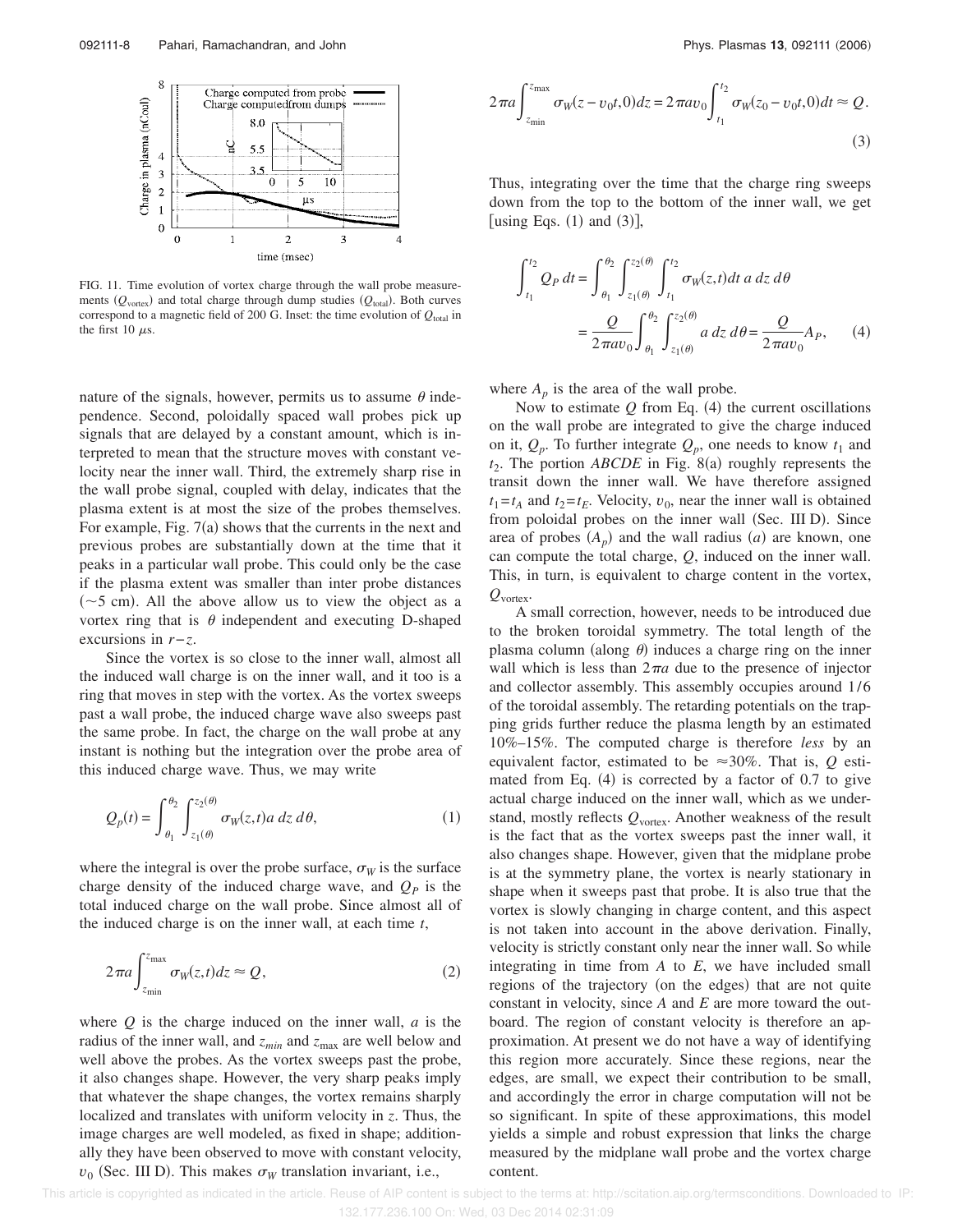

FIG. 12. (a) The amplitude spectrum of the wall-probe signal over a small window of data (40  $\mu$ s: 56  $\mu$ s) corresponding roughly to 16 diocotron periods. (b) The amplitude spectrum of the complete wall-probe signal after "time warping."

# **VI. SPECTRAL ANALYSIS**

From inspection, the vortex oscillations are seen to be locally periodic whose characteristics slowly vary in time. Because of this time shear in frequency, peaks are smeared out and standard FFT (of the complete signal) to obtain the power spectrum proves inadequate. One can therefore try local Fourier transforms using a window function. Twelve harmonics are visible [see Fig.  $12(a)$ ], but the higher harmonics are smeared out due to the shear in the fundamental frequency of the mode. Additionally, windowing assumes that the signal is periodically extended, which does not properly represent the real signal. Further, reducing the size of the window reduces the resolution of the spectrum. Clearly, windowed Fourier analysis does not deal well with periodic signals whose characteristics are varying in time.

A better approach is to include our knowledge of the

signal by using model based estimation. We choose a small enough window of data such that the frequency does not vary much. In the current analysis, we fitted a Fourier series in an unknown fundamental frequency, with harmonics up to a maximum cutoff frequency. The cutoff frequency,  $\omega_c$ , was chosen to be about 20 times the fundamental:

$$
f(t; \omega, A_1, \dots, B_N) = A_0 + \sum_{n=1}^{N} A_n \cos(n \omega t)
$$

$$
+ \sum_{n=1}^{N} B_n \sin(n \omega t).
$$
 (5)

To ensure that the estimation problem was well conditioned, the data was low pass filtered to the cutoff frequency, and then subsampled at the Nyquist rate corresponding to that cutoff, before estimation was carried out. The fitting is done as a nonlinear minimization problem in a single parameter, namely the unknown frequency  $\omega$ . For a given  $\omega$ , the problem of finding the optimal set of  $\{A_i\}_{i=1}^N$  and  $\{B_i\}_{i=1}^N$  is a simple problem of linear Least Squares minimization. The residual error is still a function of  $\omega$ , and is minimized by using a one-dimensional minimizing routine. Each solution is used to guess  $\omega$  for the next window. Since the time period varied, the window size was adjusted to the local time period. The model order was also adjusted such that the highest harmonic satisfied  $N\omega \approx \omega_c$ . When this procedure was followed on adaptive windows that were between two and three time periods in extent, a robust estimation algorithm resulted that provided an accurate fit and estimated mode frequency  $\omega$ accurately over the entire range of acquired data.

It is not necessary that the window represents an integral number of time periods. In practice, only about two to three time periods worth of samples are needed for a good estimate of the parameters. It would seem to be a better approach to fit to a sheared model such as

$$
f(t; \omega, \omega', A_1, \dots, B_N) = A_0 + \sum_{n=1}^{N} A_n \cos(n\omega t + n\omega' t^2)
$$

$$
+ B_n \sin(n\omega t + n\omega' t^2). \tag{6}
$$

However, it is well known that estimating both  $\omega$  and  $\omega'$ yields poor results. Estimating the frequency using Eq. (5), and later fitting a smooth curve through the obtained frequencies, yields better results.

# **A. Power spectrum**

One of the primary ways to characterize a stochastic signal is to look at its power spectrum. A standard way to do this is to take the autocorrelation of the signal and take its Fourier transform. However, in a frequency sheared system such as the one present here, this yields little useful information. To get useful information, the local frequency information obtained in the previous section is used to generate a phase function  $\phi(t)$ . The original signal is sampled uniformly in  $\phi(t)$  to yield a set of samples that had no shear.

The resulting power spectrum is shown in Fig.  $12(b)$ ; the spectral frequencies are now meaningless, but as many as 16

This article is copyrighted as indicated in the article. Reuse of AIP content is subject to the terms at: http://scitation.aip.org/termsconditions. Downloaded to IP: 132.177.236.100 On: Wed, 03 Dec 2014 02:31:09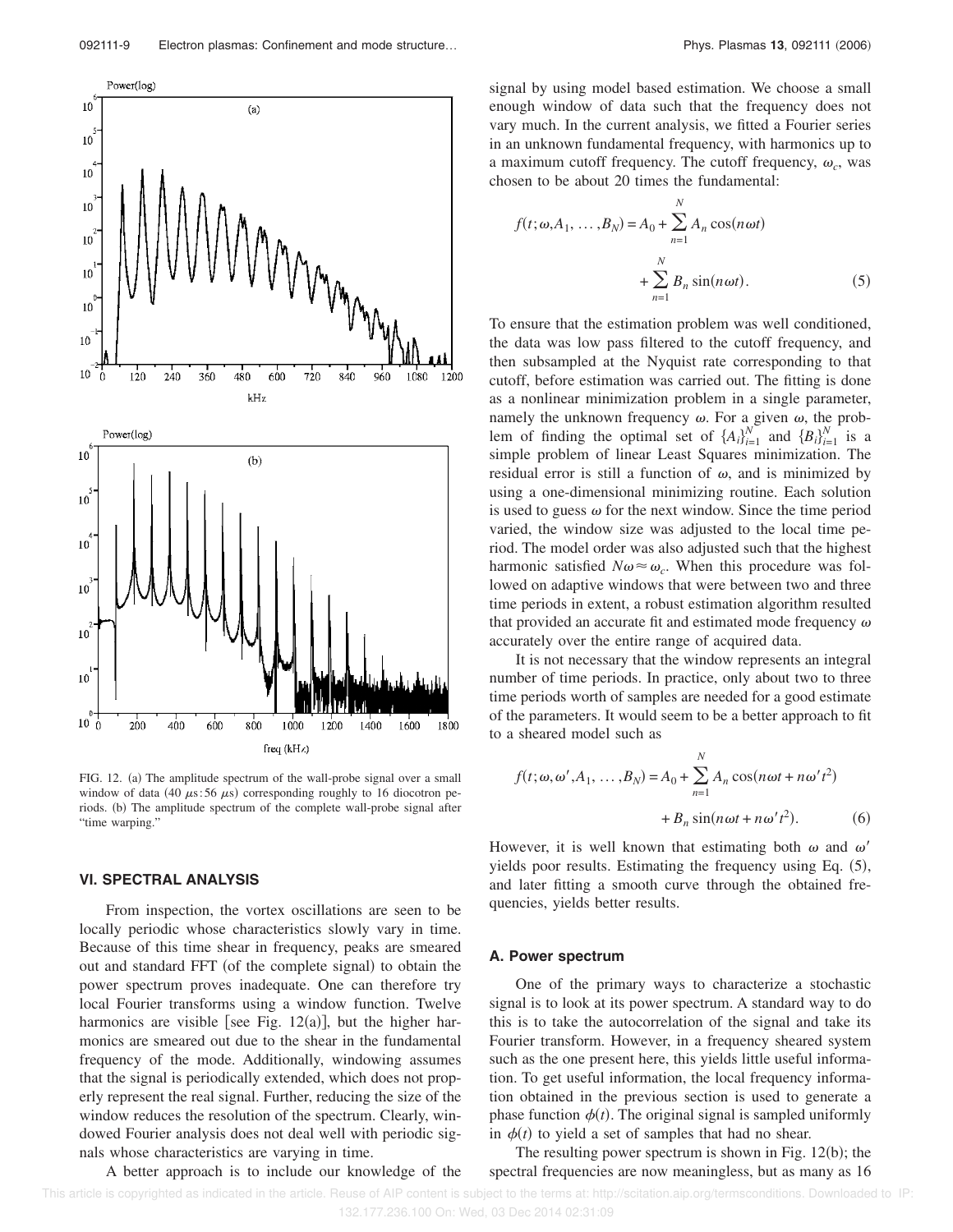

FIG. 13. Snapshots of time evolution of the power spectrum.

harmonics can be clearly seen. As a result of "time warping," the noise floor that was only about 6 dB below the signal, is now nearly 30 dB below. This also confirms that no other low frequency modes of significance are present. Had such modes been present, they would have been smeared out by the above process. However, the resampling process preserves power in these modes, and they would have shown up as noise. The fact that noise is well suppressed by this process confirms the absence of any other low frequency processes. No power-law tail is found in the spectrum, ruling out any turbulence, at least on time-scales observable by the probe  $(40 \text{ ns})$ .

The spectrum shows that the *m*=2 harmonic has the maximum power. Thus, in SMARTEX-C, one sees a coupling of modes with predominant power in the poloidal shaping of the electron cloud that closely hugs the inner wall. This is in sharp contrast to contemporary large aspect-ratio toroidal machines,<sup>19</sup> where  $m=1$  mode, resulting from the displacement of the center of charge, is predominant. Our Fourier analysis also confirms that the harmonics are extremely phase coherent.

An interesting observation is how the power distribution between the harmonics evolves in time. Figure 13 shows snapshots of the amplitude spectrum of the mode at different times during a shot. Initially the power is mostly concentrated in the lower harmonics. As the mode evolves, higher harmonics pick up power. Overall power of course decays as the mode decays. In one poloidal drift we do expect that most of the energy is spent in establishing the sharp transition, when the vortex sweeps past the wall probe. The corresponding transit time shown as *B–D* in Fig. 8 should therefore be a dominant feature of this mode. The harmonic whose half period corresponds to this transit time of the vortex (past the wall probe) is indicated in Fig. 13 by a vertical

line. The spectra are observed to be flat up to that harmonic and subsequently fall in amplitude. The reason is that lower harmonics see the transit as an impulse, while the higher harmonics see the transit a slowly varying feature.

#### **B. Frequency evolution**

The fundamental frequency obtained from the Fourier fit matches exactly with that obtained from the inverse of the peak instants of the oscillations. This is shown for a typical mode evolution in Fig. 14.

The time evolution of fundamental frequency for various operating conditions are shown in Figs.  $15(a)$  and  $15(b)$ . The fundamental frequency, on average, increases with a decrease in  $B$  [Fig. 15(a)]. On the other hand, it is seen to



FIG. 14. Frequency obtained from the peaks is overlaid over the fundamental frequency obtained from the Fourier analysis, showing an exact match.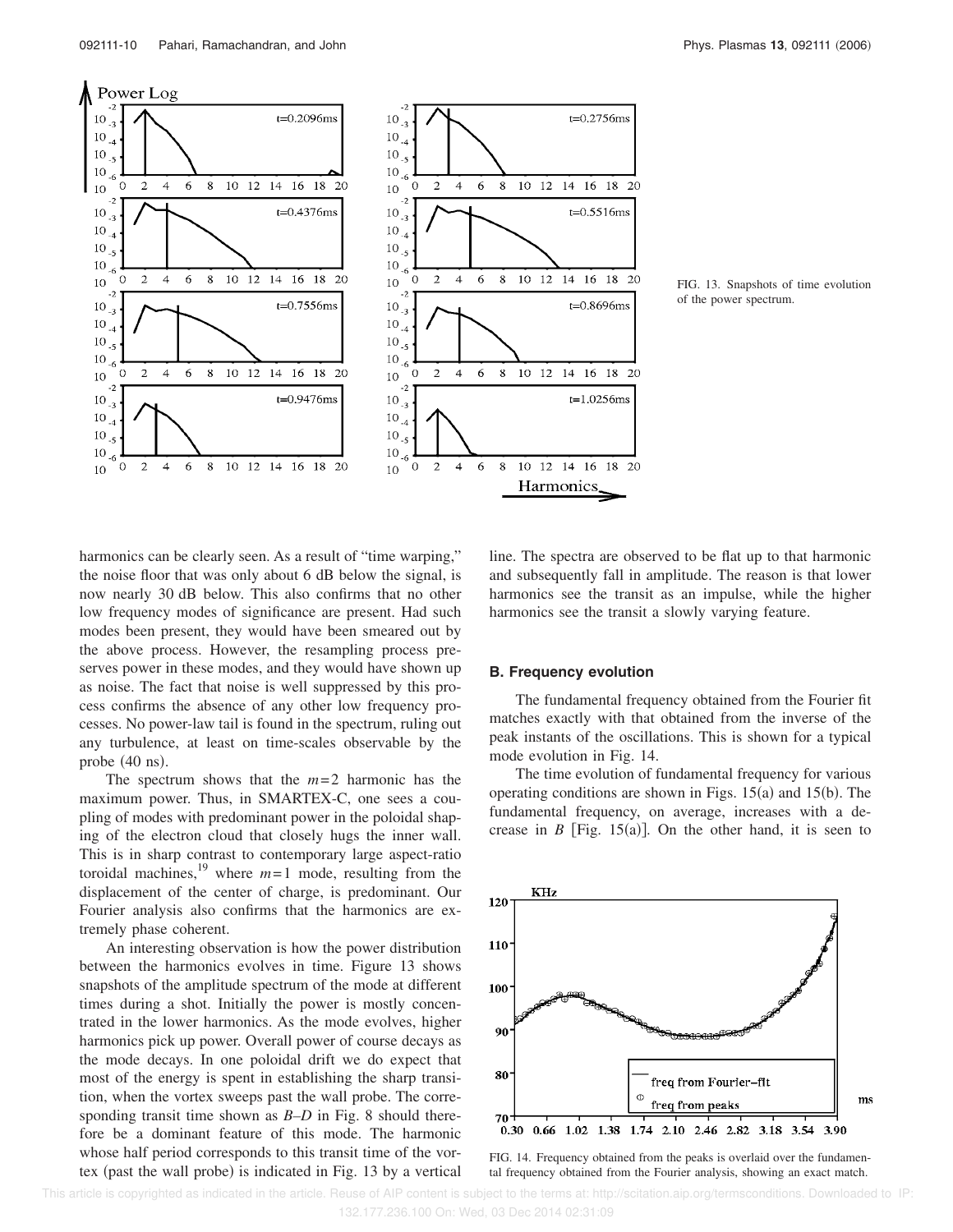

FIG. 15. Frequency evolution (a) for various *B*, at *V*=400 V (trap potential) and Pressure= $1 \times 10^{-7}$  Torr; (b) for various *V*, at *B*=150 G and Pressure  $=2.5\times10^{-7}$  T [the early end of the mode in (b) is due to higher pressures that affect the lifetime of the plasma].

increase with the trap potential [Fig.  $15(b)$ ]. [In Fig.  $15(b)$ ] the frequency evolution is marked by an early end as the pressures are high.

The time evolution of the frequency is peculiar as it shows a strong nonmonotonic shear that is quite different from what has been observed in other linear or toroidal machines. The frequency falls as the mode evolves and again increases as the mode decays. This is true for all *B* fields. However, with higher *B* an initial increase in frequency in the initial 1 ms appears. As seen from Fig.  $15(a)$ , the shift appears and gradually becomes more pronounced as the field is increased beyond 150 G.

# **VII. DISCUSSION AND CONCLUSIONS**

Experiments in SMARTEX-C have led to observation of several novel features of toroidal electron plasmas. In the limit of small aspect ratio these plasmas are seen to have intrinsic confinement properties and unique mode structure.

The experiments demonstrate that  $E \times B$  rotational transform due to self-electric fields and a purely toroidal magnetic field can lead to significant confinement (of more than 3 ms) in toroidal geometries. The confinement time, to the best of our knowledge, is the longest reported so far in the absence

of any external (radial) electric field. In the limit of small aspect ratio, due to strong toroidicity, self-consistent electric field induced on the inner wall is sufficiently strong to make any external force field redundant. The confinement time is seen to increase if *B* increases or pressures in the trap are lowered. A steady state magnetic field will soon be incorporated to increase the confinement time and to scale the plasma lifetime accurately.

It may be noted that theoretical predictions<sup>17</sup> as well as recent experiments<sup>18–20</sup> requiring the presence of  $E_{ext}$  are all in the limit of a large aspect ratio. Ref. 17 does suggest that force balance can also be achieved by image charges on a conducting boundary; such a force-balance analysis is presented in detail in Ref. 23. From a theoretical standpoint therefore, the confinement without any  $E_{ext}$  in SMARTEX-C should not come as a surprise. SMARTEX-C has succeeded in *experimentally demonstrating*, for the first time, the longest confinement in a small aspect-ratio torus, without  $E_{ext}$ . This is important, since SMARTEX-T had reported poor confinement while recent experiments achieved improvement only with external field and explicitly showed that without it plasma decays rapidly. This could have led to an impression that external force field is quintessential.

One must also note that the force-balance analysis, presented in Ref. 23, assumes toroidal symmetry; this does not accurately represent SMARTEX-C which obviously lacks such a toroidal symmetry. What might bother even more is the fact that experiments in SMARTEX-T, $^{13,14}$  had failed to achieve similar confinement even though the traps had aspect-ratios same as or lower than SMARTEX-C. The poorer confinement in these experiments, was possibly due to one or more of the following reasons. The pressures were high( $>4\times10^{-7}$  Torr); our experiments in SMARTEX-C at these pressures have indicated a rapid decay of the plasma. Furthermore, as discussed in Sec. IV, asymmetries, say, any design imperfections and/or mechanical protrusions (e.g. Langmuir probes) in the interior of the plasma chamber, drastically reduce the lifetime. In SMARTEX-T, Langmuir probes were the principle diagnostics and might have contributed to the poorer confinement; in comparison, SMARTEX-C relies on nonintrusive diagnostics. Besides, SMARTEX-C departs from its predecessor in having injection along the field lines (as in a Penning-Malmberg Trap) and lack toroidal symmetry. It might be, however, early to say if these also contribute to efficient injection and improved confinement, and these issues are currently under investigation.

The nonlinear, electrostatic,  $k_1$  mode seen in SMARTEX-C is significantly novel. The mode appears extremely early after the injection. When injection ceases, the cylindrical electron cloud, centered about the minor axis, becomes untenable. The unmatched injection initiates a nonlinear (large amplitude), center-of-charge motion (*m*=1), pushing the plasma very close to the inner wall. We believe that this perpendicular rearrangement causes half the charge to be thrown out in one diocotron period. As the plasma rearranges itself closer to the inner wall, the D-shaped plasma results in an elliptic trajectory for the coherent structure; of course, the rectangular cross-section of the trap allows room for this